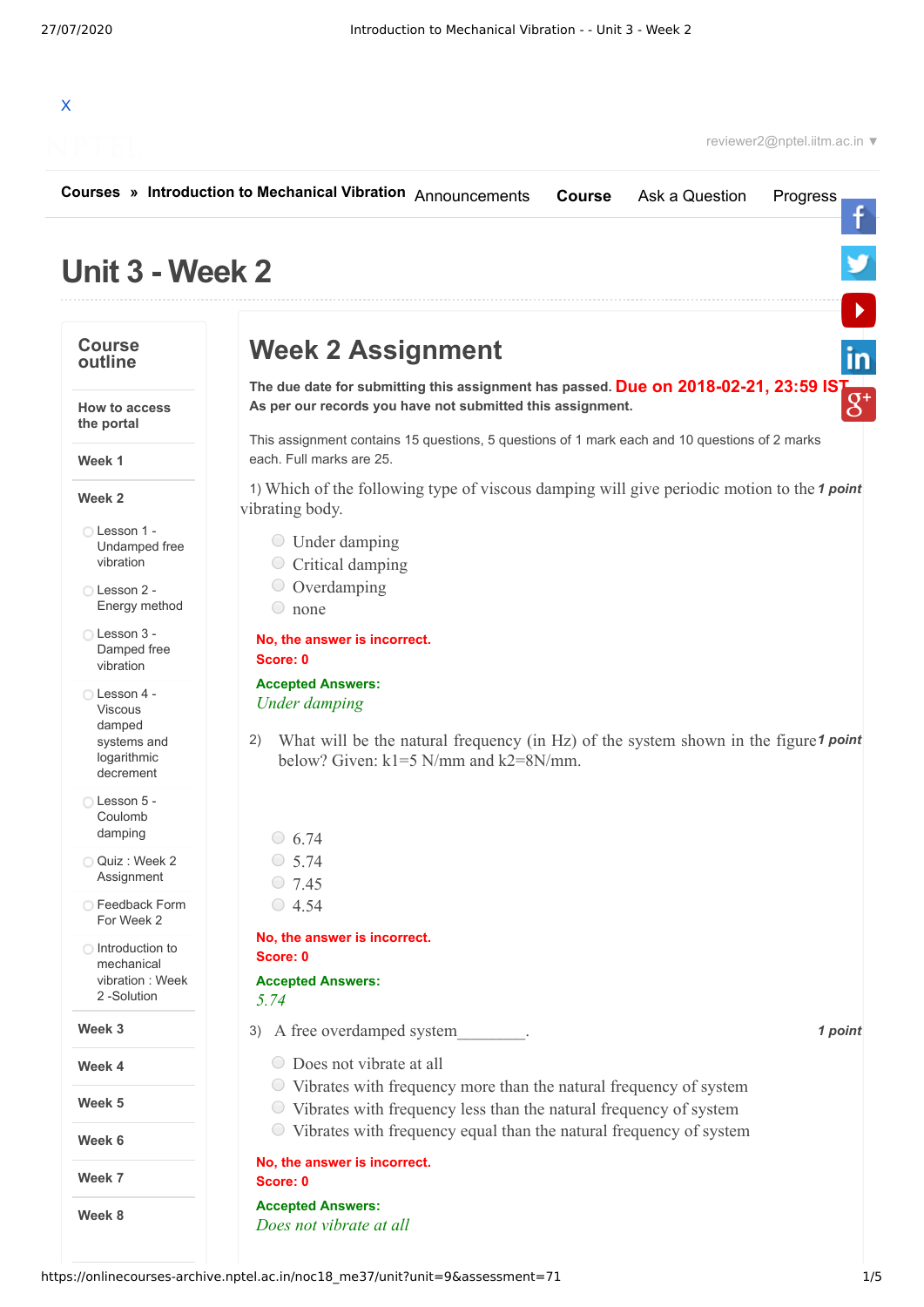**DOWNLOAD VIDEOS**

27/07/2020 Introduction to Mechanical Vibration - - Unit 3 - Week 2

4) The equation of free vibrations as a system is  $5\ddot{x} + 125x = 0$ . Its natural frequency 1 point ( in rad/sec) is

 $\circ$  6  $\circ$  25  $\circ$  5

 $\bigcirc$  5π

**No, the answer is incorrect. Score: 0**

**Accepted Answers:** *5*

5) In Coulomb damping, the amplitude of motion is reduced in each cycle by **1 [point](https://www.youtube.com/user/nptelhrd)** 

 $\bigcirc$  $(\mu N)/K$  $\bigcap$  $(2\mu N)/K$  $\bigcap$  $(4\mu N)/K$  $\bigcirc$  $(3\mu N)/K$ 

**No, the answer is incorrect. Score: 0 Accepted Answers:**

 $(4\mu N)/K$ 

6) *2 points* As compared to the natural frequency of a simple pendulum on the earth, its natural frequency on the moon (given:  $g_{\text{moon}} = g_{\text{earth}}/6$ ) will be

- Reduced to 59.18%
- Reduced to 80.18%
- Reduced to 40.82%
- Increased to 40.82%

**No, the answer is incorrect. Score: 0**

**Accepted Answers:** *Reduced to 40.82%* 

7) The Equation of motion for a damped viscous vibration is  $3\ddot{x} + 9\dot{x} + 27x = 0$ . **2** points The damping factor is

 $\bigcirc$  0.25  $\degree$  0.50  $\circ$  0.75  $\degree$  1.00

**No, the answer is incorrect. Score: 0**

**Accepted Answers:**

*0.50* 

8) *2 points* Select the correct arrangement from the following information.

- (P) Viscous damping (1) Dry Friction
- (Q) Coulomb damping (2) Microscopic slip
- (R) Structural damping (3) Flow through orifice
- (S) Interfacial damping (4) Internal friction of molecules
- P3, Q2, R4, S1 P1, Q2, R3, S4
- P3, Q1, R4, S2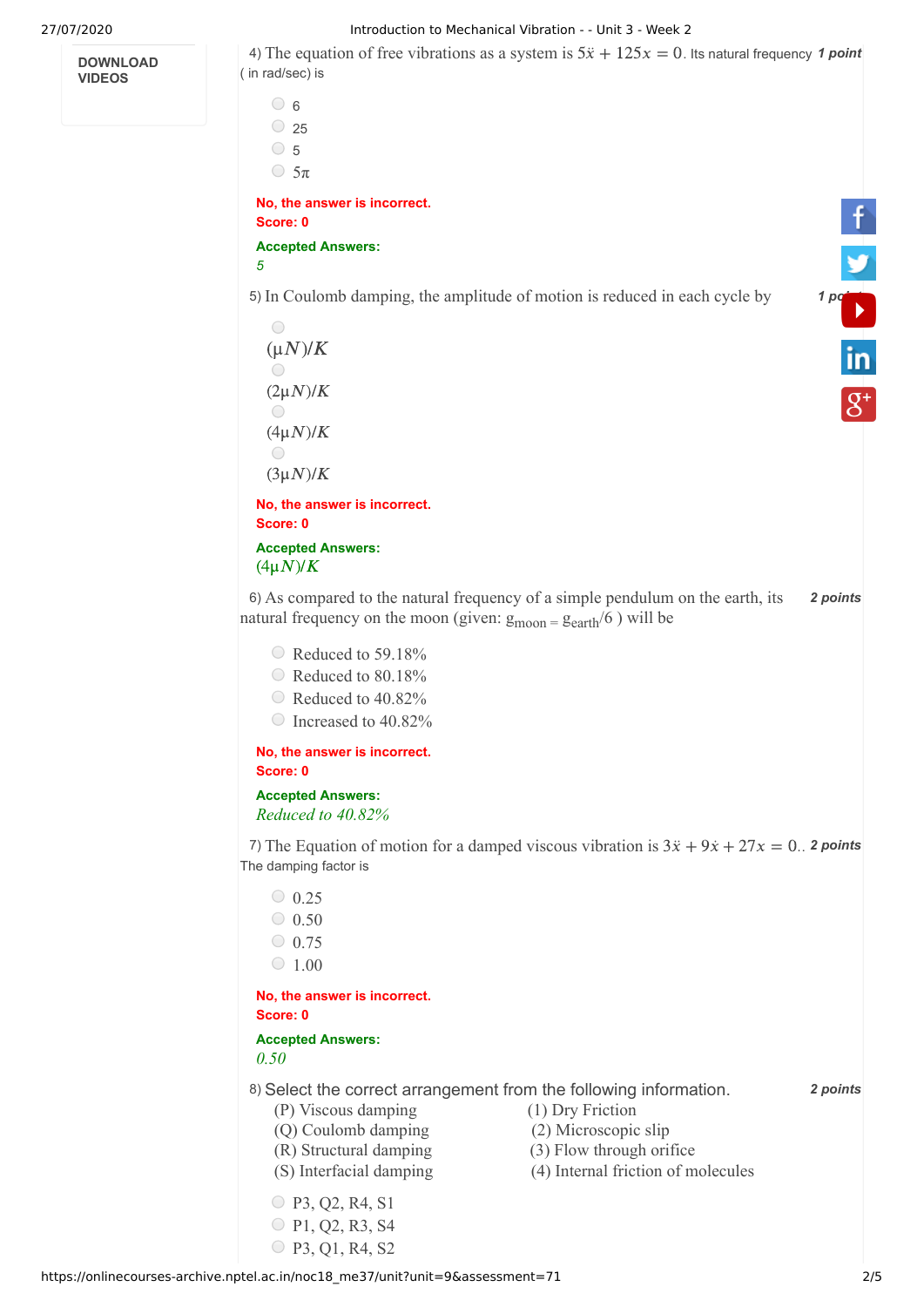P4, Q2, R1, S3

**No, the answer is incorrect. Score: 0 Accepted Answers:**

*P3, Q1, R4, S2*

- 9) A single degree of freedom system as shown in figure consists of a massless 2 points bar AB hinged at A and a mass of 2 kg at end B and spring constant,  $k_1 = k_2 = 200$ N/m. The natural frequency of vibration of the system in rad/s is
	- $\circ$  11.18  $\bigcirc$  12.18  $\bigcirc$  14.81  $\bigcirc$  13.81

# **No, the answer is incorrect. Score: 0**

## **Accepted Answers:** *11.18*

10For the system shown in figure, the cantilever beam has flexural rigidity EI, the 2 points time period of oscillation is

 $\bigcirc$  $2\pi\sqrt{(m/k)}$  $1/2\pi\sqrt{((ml^3)/(kl^3+3EI))}$  $2\pi\sqrt{m(Kl^3+3EI)/3EIk}$  $2\pi\sqrt{(Kl^3+3EI)/ml^3}$ 

**No, the answer is incorrect. Score: 0**

### **Accepted Answers:**

 $2\pi\sqrt{m(Kl^3+3EI)/3EIk}$ 

- 11) A mass of 1 kg is attached to the end of a spring with stiffness 0.7 N/mm and 2 points damping provided is only 20% of the critical value. The frequency of damped vibration in (rad/s) is.
	- $0.19.99$  $22.29$  $\degree$  26.92
	- $025.92$

## **No, the answer is incorrect. Score: 0**

## **Accepted Answers:** *25.92*

12) A vibratory system in a vehicle is to be designed with the following 2 points parameters:

K=100 N/m,  $C = 2$  N-sec/m, m=1kg. The amplitude ratio from its starting value after three complete oscillations is \_\_\_\_\_\_

**V**<br>in

 $\overline{g}$ +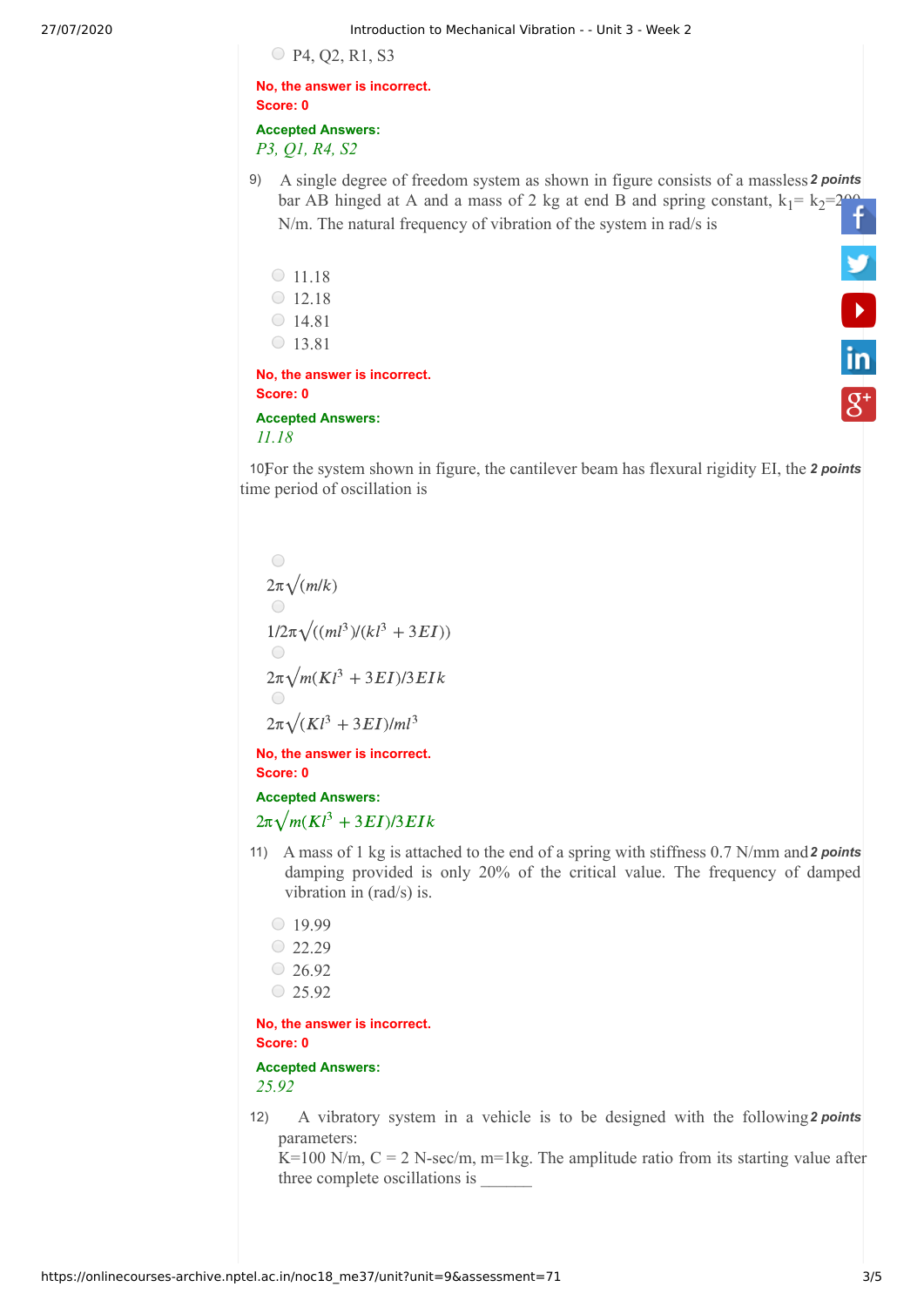

```
is
```


**Accepted Answers:**

*Under damped system*

[Previous Page](https://onlinecourses-archive.nptel.ac.in/noc18_me37/unit?unit=9&lesson=101) **[End](https://onlinecourses-archive.nptel.ac.in/noc18_me37/course)**